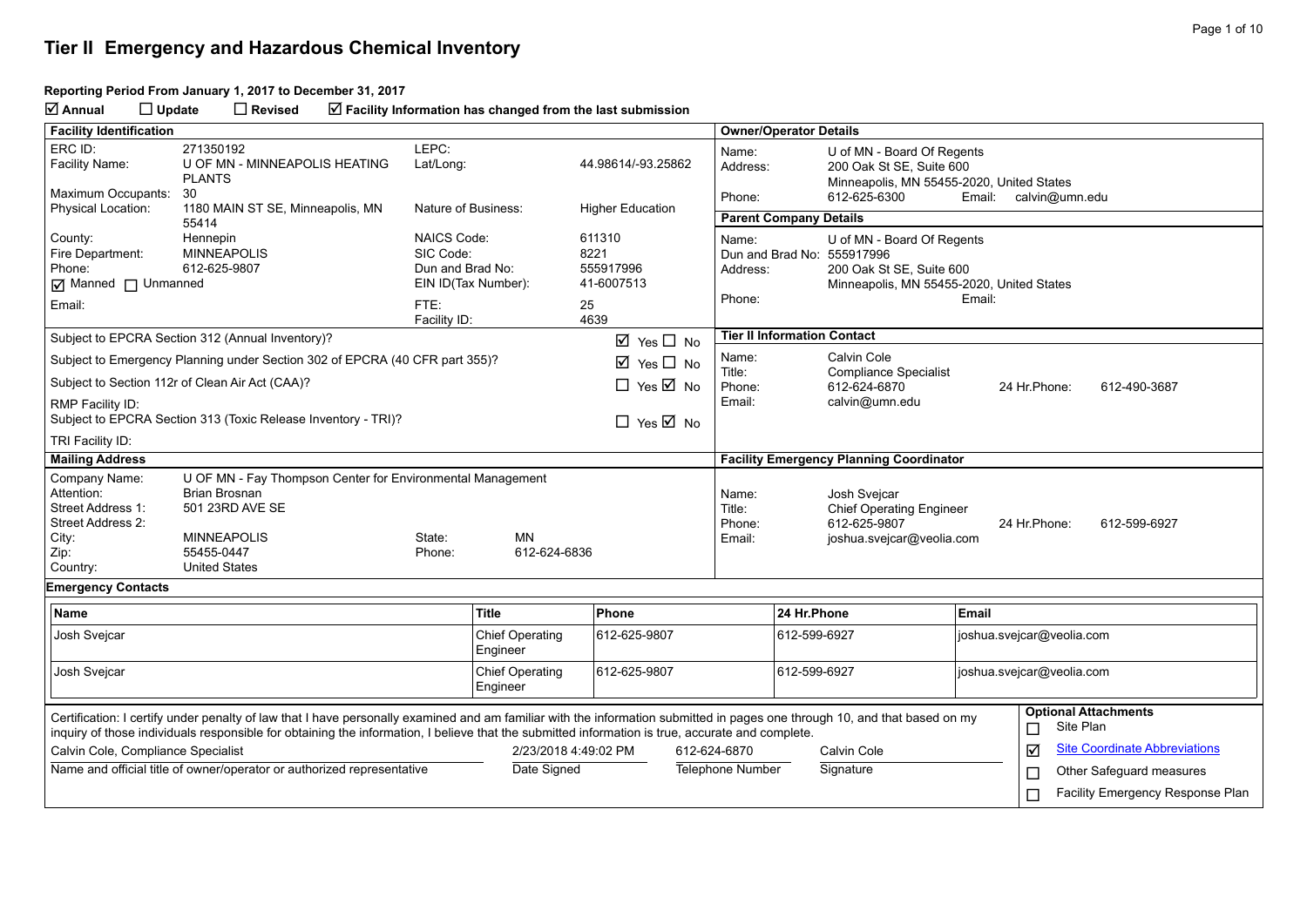### **Tier II Emergency and Hazardous Chemical Inventory** Facility/Site Name: U OF MN - MINNEAPOLIS HEATING PLANTS **-----------------------**

| <b>Chemical Description</b>                                      |                                     |                         | <b>Physical Hazards</b>                                |                    |                                     |                                                    | <b>Health Hazards</b>                                     |                   |  |  |
|------------------------------------------------------------------|-------------------------------------|-------------------------|--------------------------------------------------------|--------------------|-------------------------------------|----------------------------------------------------|-----------------------------------------------------------|-------------------|--|--|
| Chemical ID:<br>546263<br>Check if Chemical Information is       |                                     |                         | $\Box$ Combustible dust                                |                    |                                     | $\boxtimes$ Acute toxicity (any route of exposure) |                                                           |                   |  |  |
| changed from the last submission:                                | ☑<br>$\boxtimes$ Corrosive to metal |                         |                                                        |                    |                                     | $\Box$ Aspiration hazard                           |                                                           |                   |  |  |
| $CAS$ #:<br>1336-21-6<br>Trade Secret:                           |                                     | $\Box$ Explosive        |                                                        |                    |                                     | $\Box$ Carcinogenicity                             |                                                           |                   |  |  |
| П<br><b>Chemical Name:</b>                                       |                                     |                         | $\Box$ Flammable (gases, aerosols, liquids, or solids) |                    |                                     | $\Box$ Germ cell mutagenicity                      |                                                           |                   |  |  |
| <b>Ammonium Hydroxide</b><br>Contains EHS: <b>√</b><br>EHS:<br>П | Exceeds TPQ: <b>○</b>               |                         | $\Box$ Gas under pressure                              |                    |                                     |                                                    | $\Box$ Hazard Not Otherwise Classified (HNOC)             |                   |  |  |
| EHS Name:                                                        |                                     |                         | $\Box$ Hazard Not Otherwise Classified (HNOC)          |                    |                                     | $\Box$ Reproductive toxicity                       |                                                           |                   |  |  |
| $\Box$ Pure $\Box$ Mix<br>□ Solid □ Liquid □ Gas                 |                                     |                         | $\Box$ In contact with water emits flammable gas       |                    |                                     | $\boxtimes$ Respiratory or skin sensitization      |                                                           |                   |  |  |
| Exceed TPO On:<br>Chemical Added On: 02/01/2017                  |                                     | $\Box$ Organic peroxide |                                                        |                    |                                     |                                                    | $\boxtimes$ Serious eye damage or eye irritation          |                   |  |  |
| Check if the chemical is below<br>П                              |                                     |                         | $\Box$ Oxidizer (liquid, solid or gas)                 |                    |                                     | $\Box$ Simple asphyxiant                           |                                                           |                   |  |  |
| reporting threshold:                                             |                                     |                         | $\Box$ Pyrophoric (liquid or solid)                    |                    |                                     | $\boxtimes$ Skin corrosion or irritation           |                                                           |                   |  |  |
|                                                                  |                                     |                         | $\Box$ Pyrophoric gas                                  |                    |                                     |                                                    | $\Box$ Specific target organ toxicity (single or repeated |                   |  |  |
|                                                                  |                                     | $\Box$ Self-heating     |                                                        |                    |                                     | exposure)                                          |                                                           |                   |  |  |
|                                                                  |                                     | $\Box$ Self-reactive    |                                                        |                    |                                     |                                                    |                                                           |                   |  |  |
| Inventory                                                        |                                     |                         |                                                        |                    | <b>Storage Codes &amp; Location</b> |                                                    |                                                           |                   |  |  |
| Max Daily Amt (lbs): 9290                                        |                                     | <b>Container Type</b>   | <b>Pressure</b>                                        | <b>Temperature</b> | <b>Storage</b>                      | <b>Description</b>                                 | Lat/Long                                                  | <b>Max Amt At</b> |  |  |
| Max Daily Amt Code: 05                                           |                                     |                         | [A]Above ground [1]Ambient                             | [4]Ambient         | Location<br>1180 Main               |                                                    |                                                           | Location(lbs)     |  |  |
| Avg Daily Amt (lbs): 6000                                        |                                     | tank                    | pressure                                               | temperature        | <b>Street SE</b>                    |                                                    |                                                           |                   |  |  |
| Avg Daily Amt Code: 05                                           |                                     |                         |                                                        |                    |                                     |                                                    |                                                           |                   |  |  |
| Max Amt in Largest Container (lbs): 9290                         |                                     |                         |                                                        |                    |                                     |                                                    |                                                           |                   |  |  |
| No of days onsite: 330                                           |                                     |                         |                                                        |                    |                                     |                                                    |                                                           |                   |  |  |
| <b>MIXTURE COMPONENTS</b>                                        |                                     |                         |                                                        |                    |                                     |                                                    |                                                           |                   |  |  |
| <b>Chemical Name</b>                                             | $\%$<br>CAS#                        | <b>EHS</b>              | <b>EHS Name</b>                                        |                    |                                     | Max Daily<br>Amount (lbs)                          | Max Daily<br>Amount Code                                  |                   |  |  |
| Ammonia (anhydrous)                                              | 20<br>7664-41-7                     | ☑                       | Ammonia (anhydrous)                                    |                    | 1858                                |                                                    | 04                                                        |                   |  |  |
| Water                                                            | 80<br>7732-18-5                     | $\Box$                  |                                                        |                    | 7432                                |                                                    | 05                                                        |                   |  |  |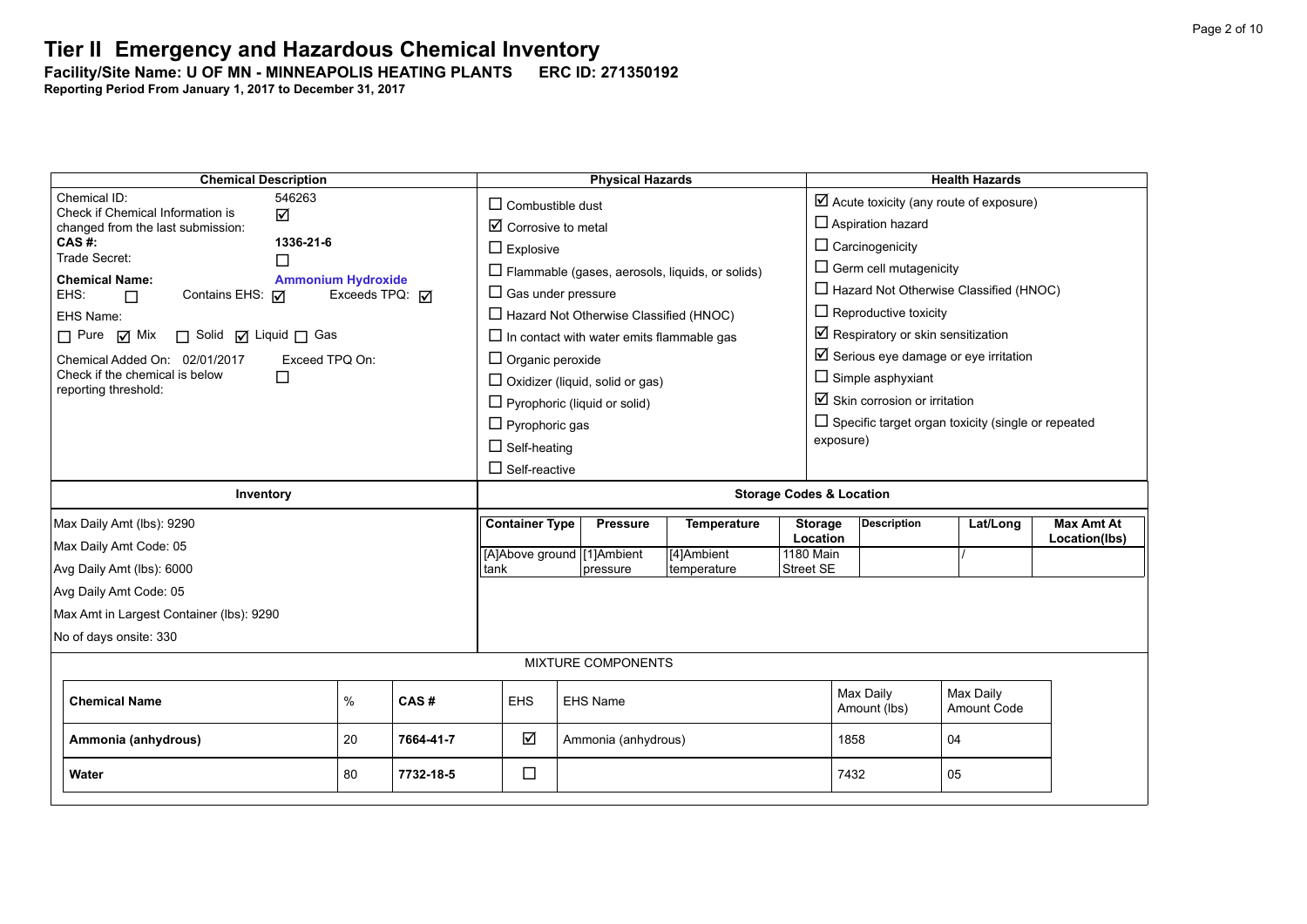### Facility/Site Name: U OF MN - MINNEAPOLIS HEATING PLANTS **-----------------------**

| <b>Chemical Description</b>                                                 | <b>Physical Hazards</b>                                        | <b>Health Hazards</b>                                                 |  |  |  |  |  |
|-----------------------------------------------------------------------------|----------------------------------------------------------------|-----------------------------------------------------------------------|--|--|--|--|--|
| 545074<br>Chemical ID:<br>Check if Chemical Information is                  | $\Box$ Combustible dust                                        | $\Box$ Acute toxicity (any route of exposure)                         |  |  |  |  |  |
| ☑<br>changed from the last submission:                                      | $\Box$ Corrosive to metal                                      | $\Box$ Aspiration hazard                                              |  |  |  |  |  |
| CAS #:<br>1317-65-3<br>Trade Secret:                                        | $\Box$ Explosive                                               | $\boxtimes$ Carcinogenicity                                           |  |  |  |  |  |
| $\Box$<br><b>Chemical Name:</b><br><b>CALCIUM CARBONATE</b>                 | $\Box$ Flammable (gases, aerosols, liquids, or solids)         | $\Box$ Germ cell mutagenicity                                         |  |  |  |  |  |
| (LIMESTONE)                                                                 | $\Box$ Gas under pressure                                      | $\Box$ Hazard Not Otherwise Classified (HNOC)                         |  |  |  |  |  |
| EHS:<br>Exceeds TPQ: $\Box$<br>Contains EHS: 0<br>П.                        | $\boxtimes$ Hazard Not Otherwise Classified (HNOC)             | $\Box$ Reproductive toxicity                                          |  |  |  |  |  |
| EHS Name:                                                                   | $\Box$ In contact with water emits flammable gas               | $\boxtimes$ Respiratory or skin sensitization                         |  |  |  |  |  |
| $\Box$ Pure $\Box$ Mix<br><b>Ø</b> Solid □ Liquid □ Gas                     | $\Box$ Organic peroxide                                        | $\boxtimes$ Serious eye damage or eye irritation                      |  |  |  |  |  |
| Chemical Added On:<br>Exceed TPQ On:<br>Check if the chemical is below<br>□ | $\Box$ Oxidizer (liquid, solid or gas)                         | $\Box$ Simple asphyxiant                                              |  |  |  |  |  |
| reporting threshold:                                                        | $\Box$ Pyrophoric (liquid or solid)                            | $\boxtimes$ Skin corrosion or irritation                              |  |  |  |  |  |
|                                                                             | $\Box$ Pyrophoric gas                                          | $\Box$ Specific target organ toxicity (single or repeated             |  |  |  |  |  |
|                                                                             | $\Box$ Self-heating                                            | exposure)                                                             |  |  |  |  |  |
|                                                                             | $\Box$ Self-reactive                                           |                                                                       |  |  |  |  |  |
| Inventory                                                                   |                                                                | <b>Storage Codes &amp; Location</b>                                   |  |  |  |  |  |
| Max Daily Amt (lbs): 120000                                                 | <b>Container Type</b><br><b>Pressure</b><br><b>Temperature</b> | <b>Description</b><br><b>Max Amt At</b><br><b>Storage</b><br>Lat/Long |  |  |  |  |  |
| Max Daily Amt Code: 10                                                      | [H]Silo<br>[4]Ambient<br>[1]Ambient                            | <b>Location</b><br>Location(lbs)<br>44.98614/-9<br>600 MAIN ST        |  |  |  |  |  |
| Avg Daily Amt (lbs): 100000                                                 | <b>SE</b><br>temperature<br>pressure                           | 3.25862                                                               |  |  |  |  |  |
| Avg Daily Amt Code: 10                                                      |                                                                |                                                                       |  |  |  |  |  |
| Max Amt in Largest Container (lbs):                                         |                                                                |                                                                       |  |  |  |  |  |
| No of days onsite: 365                                                      |                                                                |                                                                       |  |  |  |  |  |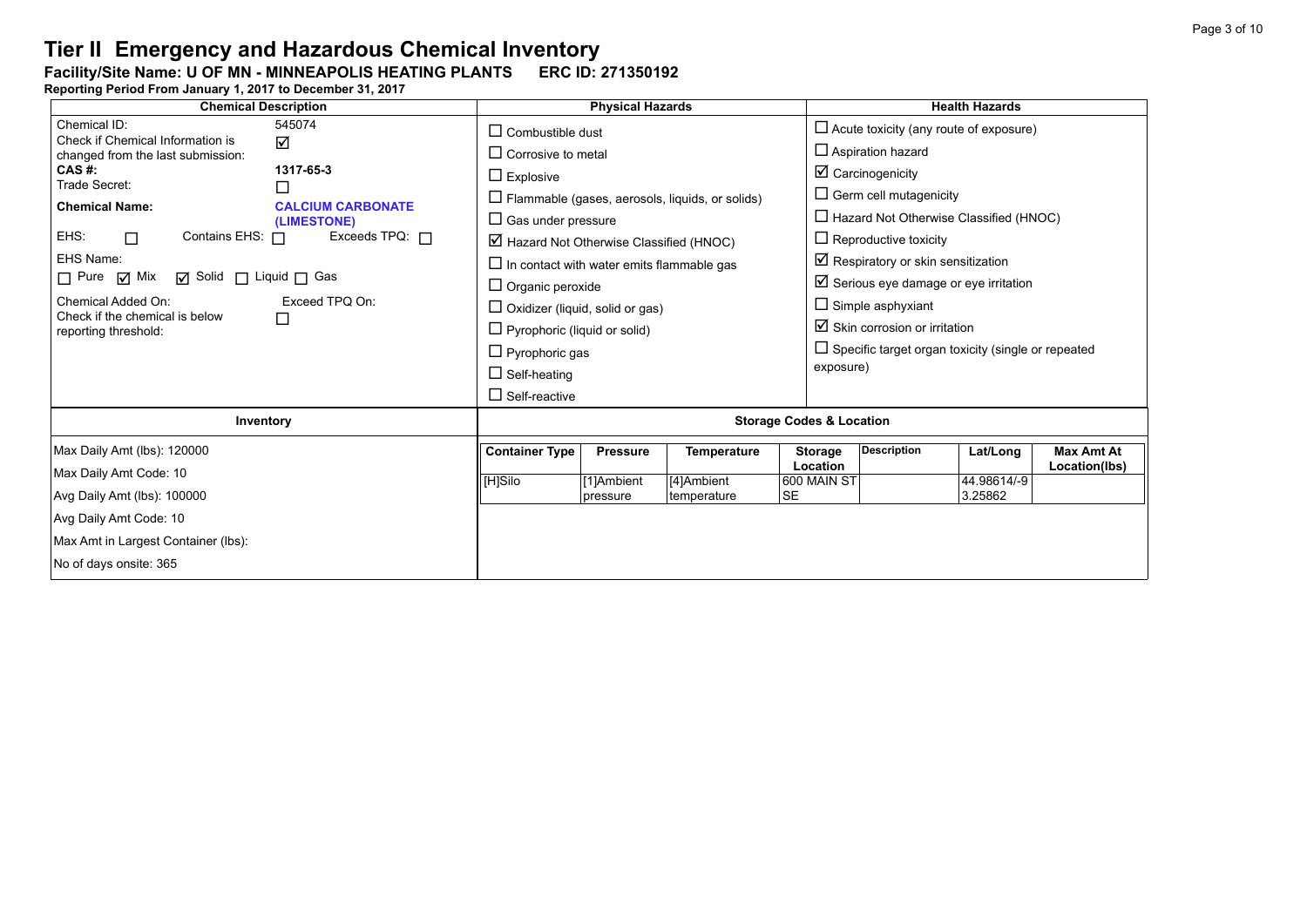### Facility/Site Name: U OF MN - MINNEAPOLIS HEATING PLANTS **-----------------------**

| <b>Chemical Description</b>                                      | <b>Physical Hazards</b>                                        | <b>Health Hazards</b>                                                 |  |  |  |  |
|------------------------------------------------------------------|----------------------------------------------------------------|-----------------------------------------------------------------------|--|--|--|--|
| 545075<br>Chemical ID:<br>Check if Chemical Information is<br>☑  | $\Box$ Combustible dust                                        | $\Box$ Acute toxicity (any route of exposure)                         |  |  |  |  |
| changed from the last submission:                                | $\boxtimes$ Corrosive to metal                                 | $\Box$ Aspiration hazard                                              |  |  |  |  |
| CAS #:<br>1305-78-8<br>Trade Secret:                             | $\Box$ Explosive                                               | $\Box$ Carcinogenicity                                                |  |  |  |  |
| ⊔<br><b>Chemical Name:</b><br><b>CALCIUM OXIDE</b>               | $\Box$ Flammable (gases, aerosols, liquids, or solids)         | $\Box$ Germ cell mutagenicity                                         |  |  |  |  |
| EHS:<br>Contains EHS: 0<br>Exceeds TPQ: $\Box$<br>$\Box$         | $\Box$ Gas under pressure                                      | $\Box$ Hazard Not Otherwise Classified (HNOC)                         |  |  |  |  |
| EHS Name:                                                        | $\Box$ Hazard Not Otherwise Classified (HNOC)                  | $\Box$ Reproductive toxicity                                          |  |  |  |  |
| $\Box$ Pure $\Box$ Mix<br>$\Box$ Solid $\Box$ Liquid $\Box$ Gas  | $\Box$ In contact with water emits flammable gas               | $\boxtimes$ Respiratory or skin sensitization                         |  |  |  |  |
| Chemical Added On:<br>Exceed TPQ On:                             | $\Box$ Organic peroxide                                        | $\boxtimes$ Serious eye damage or eye irritation                      |  |  |  |  |
| Check if the chemical is below<br>$\Box$<br>reporting threshold: | $\Box$ Oxidizer (liquid, solid or gas)                         | $\Box$ Simple asphyxiant                                              |  |  |  |  |
|                                                                  | $\Box$ Pyrophoric (liquid or solid)                            | $\boxtimes$ Skin corrosion or irritation                              |  |  |  |  |
|                                                                  | $\Box$ Pyrophoric gas                                          | $\Box$ Specific target organ toxicity (single or repeated             |  |  |  |  |
|                                                                  | $\Box$ Self-heating                                            | exposure)                                                             |  |  |  |  |
|                                                                  | $\Box$ Self-reactive                                           |                                                                       |  |  |  |  |
| Inventory                                                        | <b>Storage Codes &amp; Location</b>                            |                                                                       |  |  |  |  |
| Max Daily Amt (lbs): 40000                                       | <b>Container Type</b><br><b>Pressure</b><br><b>Temperature</b> | <b>Description</b><br><b>Max Amt At</b><br><b>Storage</b><br>Lat/Long |  |  |  |  |
| Max Daily Amt Code: 07                                           | [H]Silo<br>[4]Ambient<br>[1]Ambient                            | Location<br>Location(lbs)<br>44.98614/-9<br>600 MAIN                  |  |  |  |  |
| Avg Daily Amt (lbs): 40000                                       | temperature<br>pressure                                        | STREET S.E.<br>3.25862                                                |  |  |  |  |
| Avg Daily Amt Code: 07                                           |                                                                |                                                                       |  |  |  |  |
| Max Amt in Largest Container (lbs):                              |                                                                |                                                                       |  |  |  |  |
| No of days onsite: 365                                           |                                                                |                                                                       |  |  |  |  |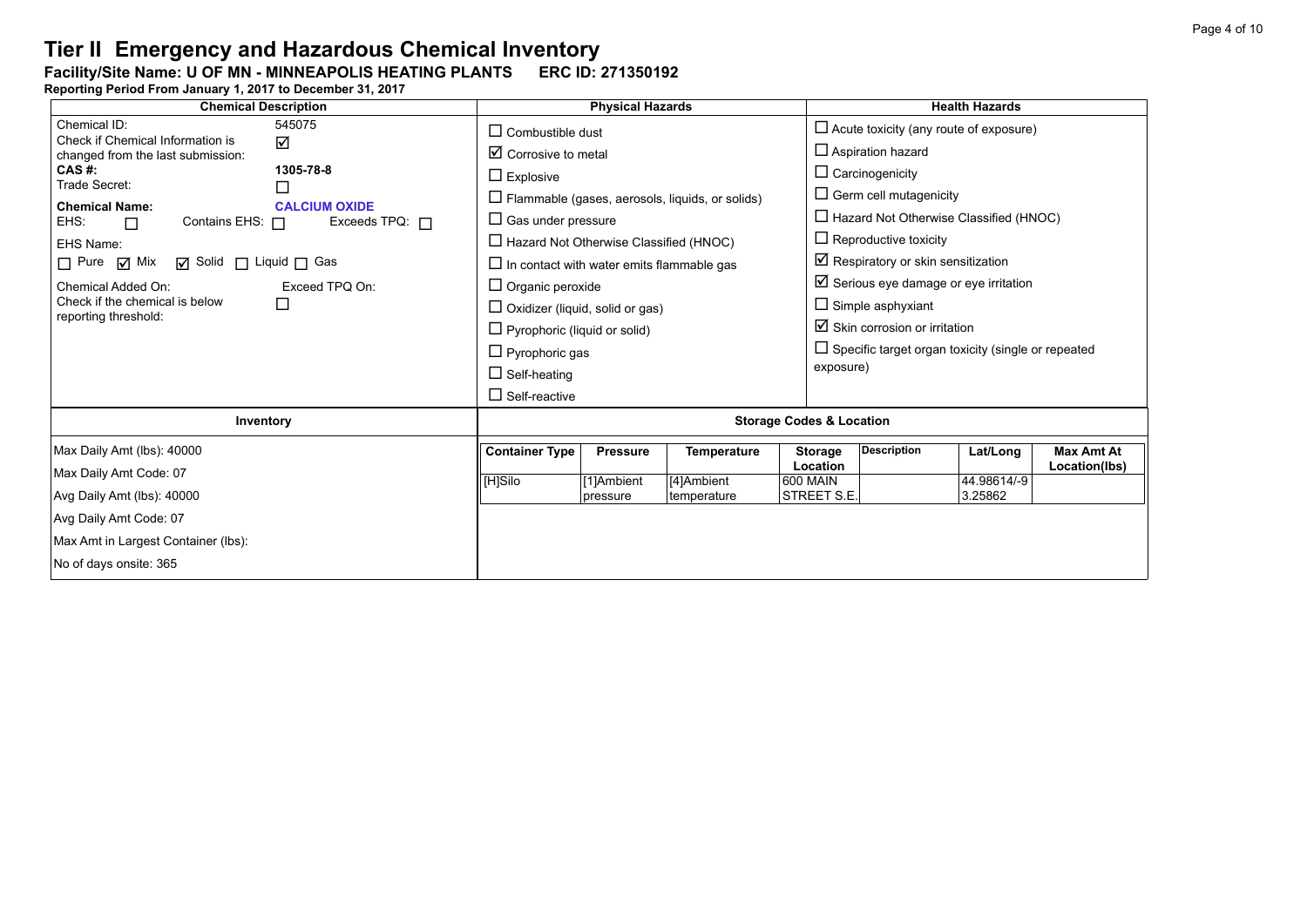### Facility/Site Name: U OF MN - MINNEAPOLIS HEATING PLANTS **-----------------------**

| <b>Chemical Description</b>                                                                                                                                                                                                                                                                  | <b>Physical Hazards</b>                                                                                                                                                                                                                                                                    |                        |                           |                                        | <b>Health Hazards</b>                                                                                                                                                                                                                                                                                                         |          |                                    |  |
|----------------------------------------------------------------------------------------------------------------------------------------------------------------------------------------------------------------------------------------------------------------------------------------------|--------------------------------------------------------------------------------------------------------------------------------------------------------------------------------------------------------------------------------------------------------------------------------------------|------------------------|---------------------------|----------------------------------------|-------------------------------------------------------------------------------------------------------------------------------------------------------------------------------------------------------------------------------------------------------------------------------------------------------------------------------|----------|------------------------------------|--|
| 545077<br>Chemical ID:<br>Check if Chemical Information is<br>☑<br>changed from the last submission:                                                                                                                                                                                         | $\boxtimes$ Combustible dust<br>$\Box$ Corrosive to metal                                                                                                                                                                                                                                  |                        |                           |                                        | $\Box$ Acute toxicity (any route of exposure)<br>$\Box$ Aspiration hazard                                                                                                                                                                                                                                                     |          |                                    |  |
| CAS #:<br>8029-10-5<br>Trade Secret:<br>⊔                                                                                                                                                                                                                                                    | $\Box$ Explosive<br>$\Box$ Flammable (gases, aerosols, liquids, or solids)                                                                                                                                                                                                                 |                        |                           |                                        | $\boxtimes$ Carcinogenicity<br>$\Box$ Germ cell mutagenicity                                                                                                                                                                                                                                                                  |          |                                    |  |
| <b>Chemical Name:</b><br><b>COAL</b><br>Exceeds TPQ: $\Box$<br>EHS:<br>Contains EHS: $\Box$<br>$\Box$<br>EHS Name:<br>$\Box$ Pure $\Box$ Mix<br>$\Box$ Solid $\Box$ Liquid $\Box$ Gas<br>Exceed TPQ On:<br>Chemical Added On:<br>Check if the chemical is below<br>□<br>reporting threshold: | $\Box$ Gas under pressure<br>$\Box$ Hazard Not Otherwise Classified (HNOC)<br>$\Box$ In contact with water emits flammable gas<br>$\Box$ Organic peroxide<br>$\Box$ Oxidizer (liquid, solid or gas)<br>$\Box$ Pyrophoric (liquid or solid)<br>$\Box$ Pyrophoric gas<br>$\Box$ Self-heating |                        |                           |                                        | $\Box$ Hazard Not Otherwise Classified (HNOC)<br>$\Box$ Reproductive toxicity<br>Respiratory or skin sensitization<br>$\boxtimes$ Serious eye damage or eye irritation<br>$\Box$ Simple asphyxiant<br>$\boxtimes$ Skin corrosion or irritation<br>$\boxtimes$ Specific target organ toxicity (single or repeated<br>exposure) |          |                                    |  |
|                                                                                                                                                                                                                                                                                              | $\Box$ Self-reactive                                                                                                                                                                                                                                                                       |                        |                           |                                        |                                                                                                                                                                                                                                                                                                                               |          |                                    |  |
| Inventory                                                                                                                                                                                                                                                                                    | <b>Storage Codes &amp; Location</b>                                                                                                                                                                                                                                                        |                        |                           |                                        |                                                                                                                                                                                                                                                                                                                               |          |                                    |  |
| Max Daily Amt (lbs): 38000000<br>Max Daily Amt Code: 13                                                                                                                                                                                                                                      | <b>Container Type</b>                                                                                                                                                                                                                                                                      | <b>Pressure</b>        | <b>Temperature</b>        | <b>Storage</b><br>Location             | <b>Description</b>                                                                                                                                                                                                                                                                                                            | Lat/Long | <b>Max Amt At</b><br>Location(lbs) |  |
| Avg Daily Amt (lbs): 12000000                                                                                                                                                                                                                                                                | [R]Other<br>Desc:                                                                                                                                                                                                                                                                          | [1]Ambient<br>pressure | [4]Ambient<br>temperature | <b>1180 E MAIN</b><br>ST <sub>SE</sub> |                                                                                                                                                                                                                                                                                                                               |          | 26000000                           |  |
| Avg Daily Amt Code: 13                                                                                                                                                                                                                                                                       | [H]Silo                                                                                                                                                                                                                                                                                    | [1]Ambient<br>pressure | [4]Ambient<br>temperature | <b>1180 E MAIN</b><br>ST <sub>SE</sub> |                                                                                                                                                                                                                                                                                                                               |          | 6000000                            |  |
| Max Amt in Largest Container (lbs):<br>No of days onsite: 365                                                                                                                                                                                                                                |                                                                                                                                                                                                                                                                                            |                        |                           |                                        |                                                                                                                                                                                                                                                                                                                               |          |                                    |  |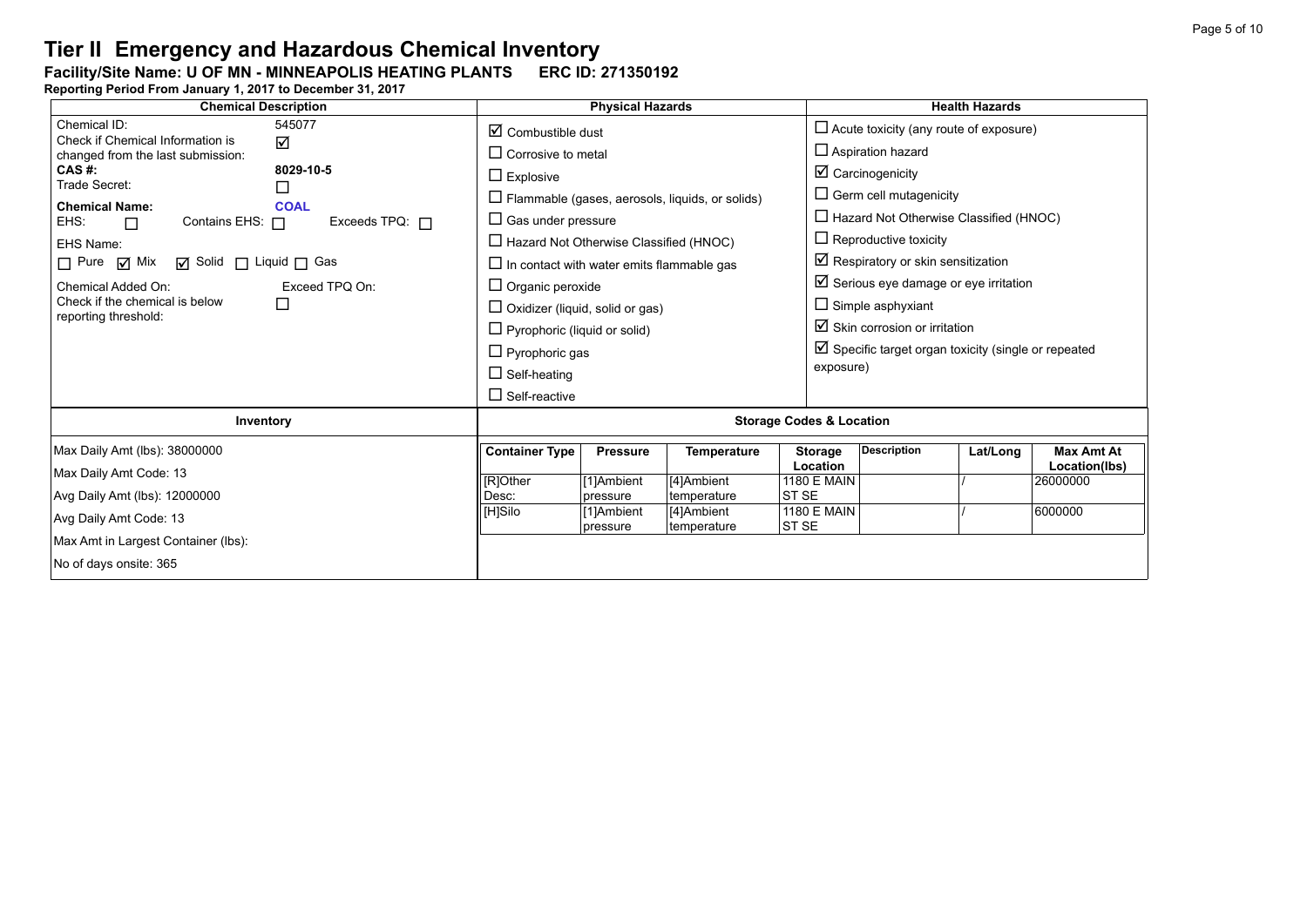### Facility/Site Name: U OF MN - MINNEAPOLIS HEATING PLANTS **-----------------------**

| <b>Chemical Description</b>                                     | <b>Physical Hazards</b>                   |                                                  |                 |                                                                  | <b>Health Hazards</b>                              |                                                           |                        |                   |  |
|-----------------------------------------------------------------|-------------------------------------------|--------------------------------------------------|-----------------|------------------------------------------------------------------|----------------------------------------------------|-----------------------------------------------------------|------------------------|-------------------|--|
| Chemical ID:<br>Check if Chemical Information is                | $\Box$ Combustible dust                   |                                                  |                 |                                                                  | $\boxtimes$ Acute toxicity (any route of exposure) |                                                           |                        |                   |  |
| changed from the last submission:                               | ☑                                         | $\Box$ Corrosive to metal                        |                 |                                                                  |                                                    | $\Box$ Aspiration hazard                                  |                        |                   |  |
| CAS #:<br>Trade Secret:                                         | 68476-30-2                                | $\Box$ Explosive                                 |                 |                                                                  |                                                    | $\Box$ Carcinogenicity                                    |                        |                   |  |
|                                                                 | ⊔                                         |                                                  |                 | $\triangleright$ Flammable (gases, aerosols, liquids, or solids) |                                                    | $\Box$ Germ cell mutagenicity                             |                        |                   |  |
| <b>Chemical Name:</b><br>EHS:<br>Contains EHS: $\Box$<br>$\Box$ | <b>FUEL OIL #2</b><br>Exceeds TPQ: $\Box$ | $\Box$ Gas under pressure                        |                 |                                                                  |                                                    | $\Box$ Hazard Not Otherwise Classified (HNOC)             |                        |                   |  |
| EHS Name:                                                       |                                           | $\Box$ Hazard Not Otherwise Classified (HNOC)    |                 |                                                                  |                                                    | $\boxtimes$ Reproductive toxicity                         |                        |                   |  |
| $\Box$ Pure $\Box$ Mix<br>$\Box$ Solid $\Box$ Liquid $\Box$ Gas |                                           | $\Box$ In contact with water emits flammable gas |                 |                                                                  |                                                    | $\boxtimes$ Respiratory or skin sensitization             |                        |                   |  |
| Chemical Added On:                                              | Exceed TPQ On:                            | $\Box$ Organic peroxide                          |                 |                                                                  |                                                    | $\boxtimes$ Serious eye damage or eye irritation          |                        |                   |  |
| Check if the chemical is below                                  | □                                         | $\Box$ Oxidizer (liquid, solid or gas)           |                 |                                                                  |                                                    | $\Box$ Simple asphyxiant                                  |                        |                   |  |
| reporting threshold:                                            |                                           | $\Box$ Pyrophoric (liquid or solid)              |                 |                                                                  |                                                    | $\boxtimes$ Skin corrosion or irritation                  |                        |                   |  |
|                                                                 |                                           | $\Box$ Pyrophoric gas                            |                 |                                                                  |                                                    | $\Box$ Specific target organ toxicity (single or repeated |                        |                   |  |
|                                                                 |                                           | $\Box$ Self-heating                              |                 |                                                                  |                                                    | exposure)                                                 |                        |                   |  |
|                                                                 |                                           | $\Box$ Self-reactive                             |                 |                                                                  |                                                    |                                                           |                        |                   |  |
| Inventory                                                       |                                           | <b>Storage Codes &amp; Location</b>              |                 |                                                                  |                                                    |                                                           |                        |                   |  |
| Max Daily Amt (lbs): 6000000                                    |                                           | <b>Container Type</b>                            | <b>Pressure</b> | <b>Temperature</b>                                               | <b>Storage</b>                                     | <b>Description</b>                                        | Lat/Long               | <b>Max Amt At</b> |  |
| Max Daily Amt Code: 12                                          |                                           |                                                  |                 |                                                                  | Location                                           |                                                           |                        | Location(lbs)     |  |
| Avg Daily Amt (lbs): 4000000                                    |                                           | [A]Above ground [1]Ambient<br>tank               | pressure        | [4]Ambient<br>temperature                                        | 1 TANK $@$<br>600 MAIN ST                          |                                                           | 44.98614/-9<br>3.25862 |                   |  |
| Avg Daily Amt Code: 12                                          |                                           |                                                  |                 |                                                                  | <b>SE</b>                                          |                                                           |                        |                   |  |
|                                                                 |                                           | [A]Above ground [1]Ambient                       |                 | [4]Ambient                                                       | 3 TANKS @                                          |                                                           | 44.98614/-9            |                   |  |
| Max Amt in Largest Container (lbs):                             | tank                                      | pressure                                         | temperature     | <b>1180 E MAIN</b><br>ST <sub>SE</sub>                           |                                                    | 3.25862                                                   |                        |                   |  |
| No of days onsite: 365                                          |                                           |                                                  |                 |                                                                  |                                                    |                                                           |                        |                   |  |
|                                                                 |                                           |                                                  |                 |                                                                  |                                                    |                                                           |                        |                   |  |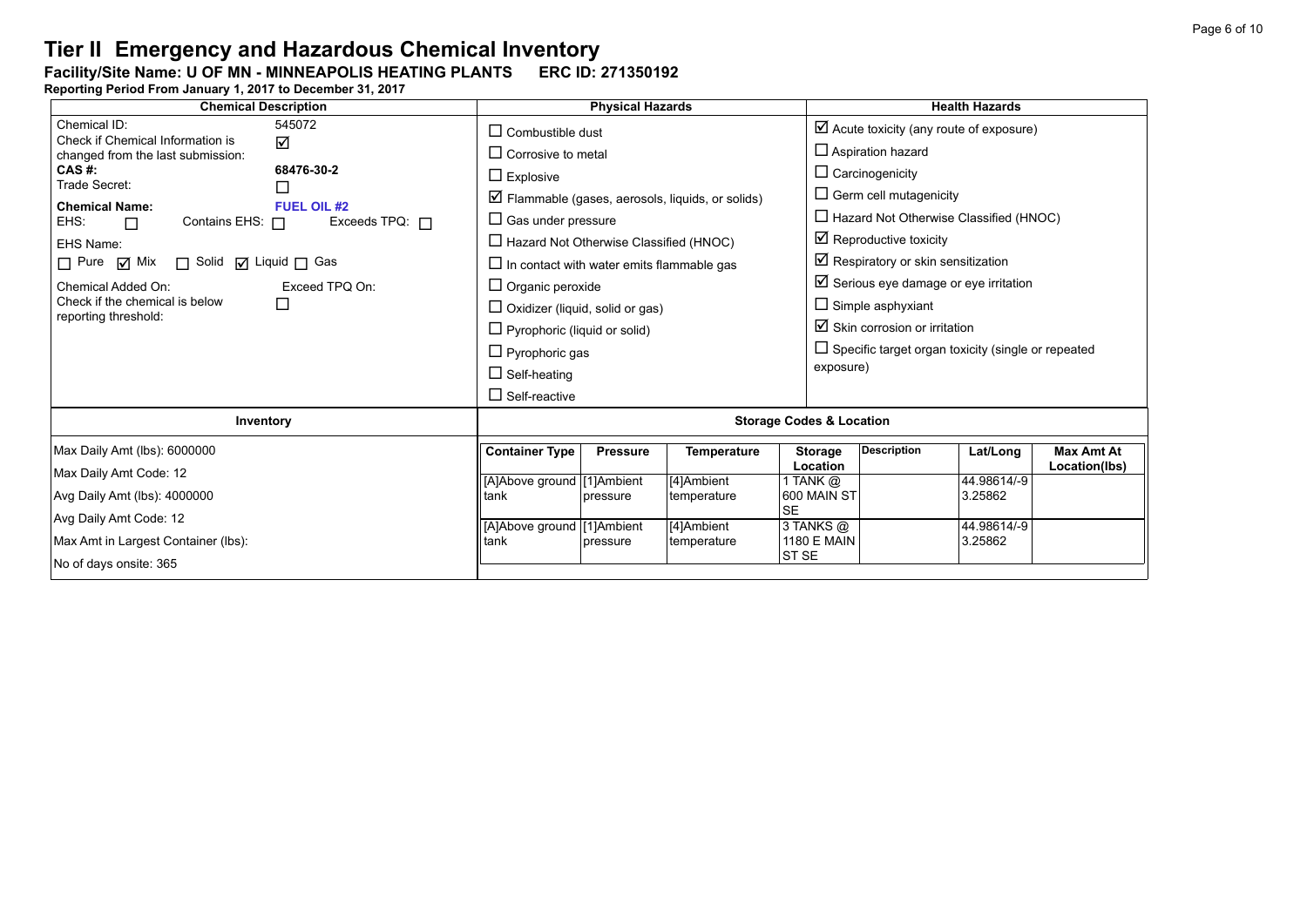### Facility/Site Name: U OF MN - MINNEAPOLIS HEATING PLANTS **-----------------------**

| <b>Chemical Description</b>                                                                                                                                                                                                                                                                                                                    | <b>Physical Hazards</b>                                                                                                                                                                                         |                             |                                                        |                                                                                   | <b>Health Hazards</b>                                                                                                                                                                                                                                             |                                    |                                    |  |
|------------------------------------------------------------------------------------------------------------------------------------------------------------------------------------------------------------------------------------------------------------------------------------------------------------------------------------------------|-----------------------------------------------------------------------------------------------------------------------------------------------------------------------------------------------------------------|-----------------------------|--------------------------------------------------------|-----------------------------------------------------------------------------------|-------------------------------------------------------------------------------------------------------------------------------------------------------------------------------------------------------------------------------------------------------------------|------------------------------------|------------------------------------|--|
| Chemical ID:<br>545076<br>Check if Chemical Information is<br>☑<br>changed from the last submission:<br>CAS #:<br>1310-73-2<br>Trade Secret:<br>П<br><b>Chemical Name:</b><br><b>SODIUM HYDROXIDE LIQUID</b><br>EHS:<br>Contains EHS: $\Box$<br>Exceeds $TPQ: \Box$<br>$\Box$<br>EHS Name:<br>□ Solid □ Liquid □ Gas<br>$\Box$ Pure $\Box$ Mix | $\Box$ Combustible dust<br>$\boxtimes$ Corrosive to metal<br>$\Box$ Explosive<br>$\Box$ Gas under pressure<br>$\Box$ Hazard Not Otherwise Classified (HNOC)<br>$\Box$ In contact with water emits flammable gas |                             | $\Box$ Flammable (gases, aerosols, liquids, or solids) |                                                                                   | $\Box$ Acute toxicity (any route of exposure)<br>$\Box$ Aspiration hazard<br>$\Box$ Carcinogenicity<br>$\Box$ Germ cell mutagenicity<br>$\Box$ Hazard Not Otherwise Classified (HNOC)<br>$\Box$ Reproductive toxicity<br>$\Box$ Respiratory or skin sensitization |                                    |                                    |  |
| Exceed TPQ On:<br>Chemical Added On:<br>Check if the chemical is below<br>□<br>reporting threshold:                                                                                                                                                                                                                                            | $\Box$ Organic peroxide<br>$\Box$ Oxidizer (liquid, solid or gas)<br>$\Box$ Pyrophoric (liquid or solid)<br>$\Box$ Pyrophoric gas<br>$\Box$ Self-heating<br>$\Box$ Self-reactive                                |                             |                                                        |                                                                                   | $\boxtimes$ Serious eye damage or eye irritation<br>$\Box$ Simple asphyxiant<br>$\boxtimes$ Skin corrosion or irritation<br>$\Box$ Specific target organ toxicity (single or repeated<br>exposure)                                                                |                                    |                                    |  |
| Inventory                                                                                                                                                                                                                                                                                                                                      | <b>Storage Codes &amp; Location</b>                                                                                                                                                                             |                             |                                                        |                                                                                   |                                                                                                                                                                                                                                                                   |                                    |                                    |  |
| Max Daily Amt (lbs): 12500<br>Max Daily Amt Code: 06<br>Avg Daily Amt (lbs): 8000<br>Avg Daily Amt Code: 05<br>Max Amt in Largest Container (lbs):<br>No of days onsite: 365                                                                                                                                                                   | <b>Container Type</b><br>[A]Above ground [1]Ambient<br>tank                                                                                                                                                     | <b>Pressure</b><br>pressure | <b>Temperature</b><br>[4]Ambient<br>temperature        | <b>Storage</b><br>Location<br>600 MAIN ST<br><b>SE (WATER</b><br><b>TREATMENT</b> | <b>Description</b>                                                                                                                                                                                                                                                | Lat/Long<br>44.98614/-9<br>3.25862 | <b>Max Amt At</b><br>Location(lbs) |  |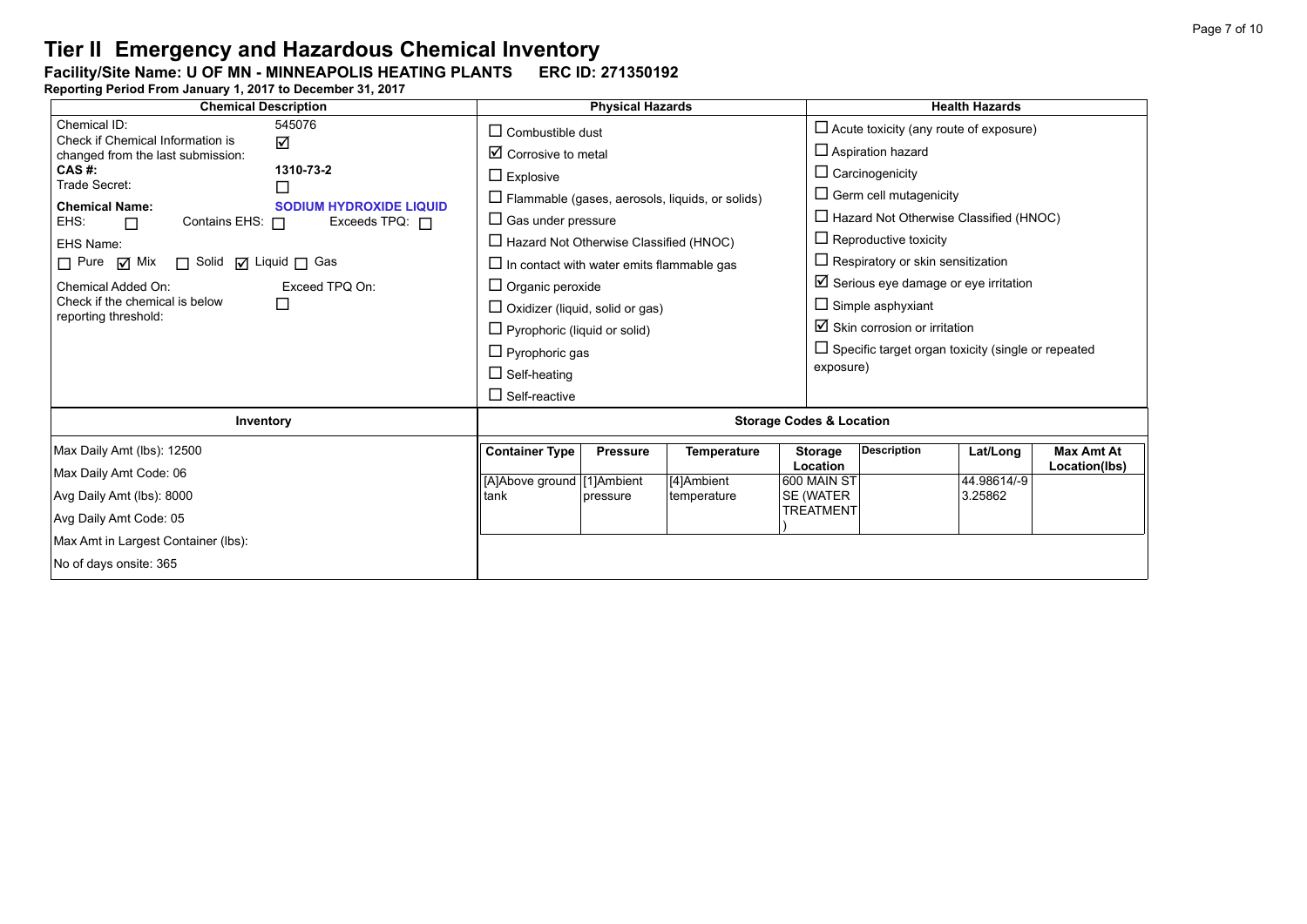#### Facility/Site Name: U OF MN - MINNEAPOLIS HEATING PLANTS **-----------------------**

| <b>Chemical Description</b>                                                                                                                                                                                                                                                                                                 | <b>Physical Hazards</b>                                                                                                                                                                                                                                                                                                                                                         | <b>Health Hazards</b>                                                                                                                                                                                                                                                                                                                                          |  |  |  |  |
|-----------------------------------------------------------------------------------------------------------------------------------------------------------------------------------------------------------------------------------------------------------------------------------------------------------------------------|---------------------------------------------------------------------------------------------------------------------------------------------------------------------------------------------------------------------------------------------------------------------------------------------------------------------------------------------------------------------------------|----------------------------------------------------------------------------------------------------------------------------------------------------------------------------------------------------------------------------------------------------------------------------------------------------------------------------------------------------------------|--|--|--|--|
| Chemical ID:<br>545073<br>Check if Chemical Information is<br>☑<br>changed from the last submission:<br>$CAS$ #:<br>7664-93-9                                                                                                                                                                                               | $\Box$ Combustible dust<br>$\boxtimes$ Corrosive to metal<br>$\Box$ Explosive                                                                                                                                                                                                                                                                                                   | $\Box$ Acute toxicity (any route of exposure)<br>$\Box$ Aspiration hazard<br>$\Box$ Carcinogenicity                                                                                                                                                                                                                                                            |  |  |  |  |
| Trade Secret:<br>$\Box$<br><b>Chemical Name:</b><br><b>SULFURIC ACID</b><br>EHS:<br>Exceeds TPQ: $\sqrt{ }$<br>Contains EHS: $\Box$<br>☑<br>EHS Name:<br><b>SULFURIC ACID</b><br>□ Pure Ø Mix □ Solid Ø Liquid □ Gas<br>Exceed TPQ On:<br>Chemical Added On:<br>Check if the chemical is below<br>□<br>reporting threshold: | $\Box$ Flammable (gases, aerosols, liquids, or solids)<br>$\Box$ Gas under pressure<br>$\Box$ Hazard Not Otherwise Classified (HNOC)<br>$\Box$ In contact with water emits flammable gas<br>$\square$ Organic peroxide<br>$\Box$ Oxidizer (liquid, solid or gas)<br>$\Box$ Pyrophoric (liquid or solid)<br>$\Box$ Pyrophoric gas<br>$\Box$ Self-heating<br>$\Box$ Self-reactive | $\Box$ Germ cell mutagenicity<br>$\Box$ Hazard Not Otherwise Classified (HNOC)<br>$\Box$ Reproductive toxicity<br>Respiratory or skin sensitization<br>$\boxtimes$ Serious eye damage or eye irritation<br>$\Box$ Simple asphyxiant<br>$\boxtimes$ Skin corrosion or irritation<br>$\boxtimes$ Specific target organ toxicity (single or repeated<br>exposure) |  |  |  |  |
| Inventory                                                                                                                                                                                                                                                                                                                   | <b>Storage Codes &amp; Location</b>                                                                                                                                                                                                                                                                                                                                             |                                                                                                                                                                                                                                                                                                                                                                |  |  |  |  |
| Max Daily Amt (lbs): 15000<br>Max Daily Amt Code: 06<br>Avg Daily Amt (lbs): 10000<br>Avg Daily Amt Code: 06<br>Max Amt in Largest Container (lbs):<br>No of days onsite: 365                                                                                                                                               | <b>Container Type</b><br><b>Pressure</b><br><b>Temperature</b><br>[A]Above ground [1]Ambient<br>[4]Ambient<br>tank<br>temperature<br>pressure                                                                                                                                                                                                                                   | <b>Description</b><br><b>Max Amt At</b><br><b>Storage</b><br>Lat/Long<br>Location<br>Location(lbs)<br>600 MAIN ST<br>44.98614/-9<br>SE (WATER<br>3.25862<br><b>TREATMENT</b>                                                                                                                                                                                   |  |  |  |  |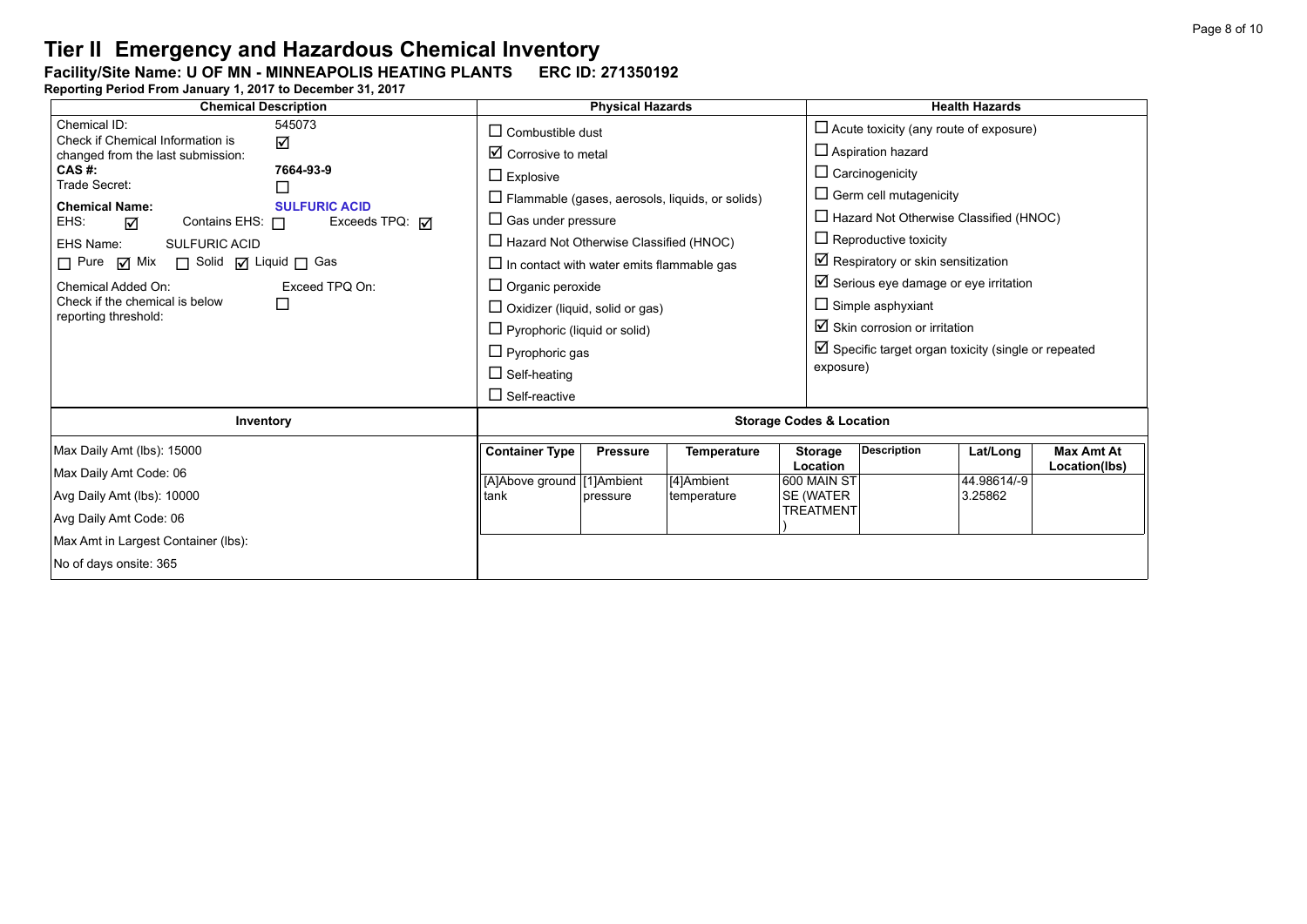### Facility/Site Name: U OF MN - MINNEAPOLIS HEATING PLANTS **-----------------------**

| <b>Chemical Description</b>                                                                                                                                                                                                                                                                                                 | <b>Physical Hazards</b>                                                                                                                                                                                                                                                                                                                                                                               |                                           |                                                 |                                                                                                 | <b>Health Hazards</b>                                                                                                                                                                                                                                                                                                                                                                 |                                    |                                    |  |
|-----------------------------------------------------------------------------------------------------------------------------------------------------------------------------------------------------------------------------------------------------------------------------------------------------------------------------|-------------------------------------------------------------------------------------------------------------------------------------------------------------------------------------------------------------------------------------------------------------------------------------------------------------------------------------------------------------------------------------------------------|-------------------------------------------|-------------------------------------------------|-------------------------------------------------------------------------------------------------|---------------------------------------------------------------------------------------------------------------------------------------------------------------------------------------------------------------------------------------------------------------------------------------------------------------------------------------------------------------------------------------|------------------------------------|------------------------------------|--|
| Chemical ID:<br>545071<br>Check if Chemical Information is<br>☑<br>changed from the last submission:                                                                                                                                                                                                                        | $\Box$ Combustible dust<br>$\Box$ Corrosive to metal                                                                                                                                                                                                                                                                                                                                                  |                                           |                                                 |                                                                                                 | $\Box$ Acute toxicity (any route of exposure)<br>$\Box$ Aspiration hazard                                                                                                                                                                                                                                                                                                             |                                    |                                    |  |
| CAS #:<br>N/A<br>Trade Secret:<br>□<br><b>Chemical Name:</b><br><b>TURBINE OIL</b><br>EHS:<br>Exceeds TPQ: $\Box$<br>Contains EHS: $\Box$<br>$\Box$<br>EHS Name:<br>□ Solid □ Liquid □ Gas<br>$\Box$ Pure $\Box$ Mix<br>Exceed TPQ On:<br>Chemical Added On:<br>Check if the chemical is below<br>□<br>reporting threshold: | $\Box$ Explosive<br>$\Box$ Flammable (gases, aerosols, liquids, or solids)<br>$\Box$ Gas under pressure<br>$\boxtimes$ Hazard Not Otherwise Classified (HNOC)<br>$\Box$ In contact with water emits flammable gas<br>$\Box$ Organic peroxide<br>$\Box$ Oxidizer (liquid, solid or gas)<br>$\Box$ Pyrophoric (liquid or solid)<br>$\Box$ Pyrophoric gas<br>$\Box$ Self-heating<br>$\Box$ Self-reactive |                                           |                                                 |                                                                                                 | $\Box$ Carcinogenicity<br>$\Box$ Germ cell mutagenicity<br>$\boxtimes$ Hazard Not Otherwise Classified (HNOC)<br>$\Box$ Reproductive toxicity<br>$\Box$ Respiratory or skin sensitization<br>$\Box$ Serious eye damage or eye irritation<br>$\Box$ Simple asphyxiant<br>$\Box$ Skin corrosion or irritation<br>$\Box$ Specific target organ toxicity (single or repeated<br>exposure) |                                    |                                    |  |
| Inventory                                                                                                                                                                                                                                                                                                                   | <b>Storage Codes &amp; Location</b>                                                                                                                                                                                                                                                                                                                                                                   |                                           |                                                 |                                                                                                 |                                                                                                                                                                                                                                                                                                                                                                                       |                                    |                                    |  |
| Max Daily Amt (lbs): 10500<br>Max Daily Amt Code: 06<br>Avg Daily Amt (lbs): 10500<br>Avg Daily Amt Code: 06<br>Max Amt in Largest Container (lbs):<br>No of days onsite: 365                                                                                                                                               | <b>Container Type</b><br>[C]Tank inside<br>building                                                                                                                                                                                                                                                                                                                                                   | <b>Pressure</b><br>[1]Ambient<br>pressure | <b>Temperature</b><br>[4]Ambient<br>temperature | <b>Storage</b><br>Location<br>600 MAIN ST<br><b>SE</b><br>(BASEMENT,<br><b>TURBINE</b><br>SUMP) | <b>Description</b>                                                                                                                                                                                                                                                                                                                                                                    | Lat/Long<br>44.98614/-9<br>3.25862 | <b>Max Amt At</b><br>Location(lbs) |  |